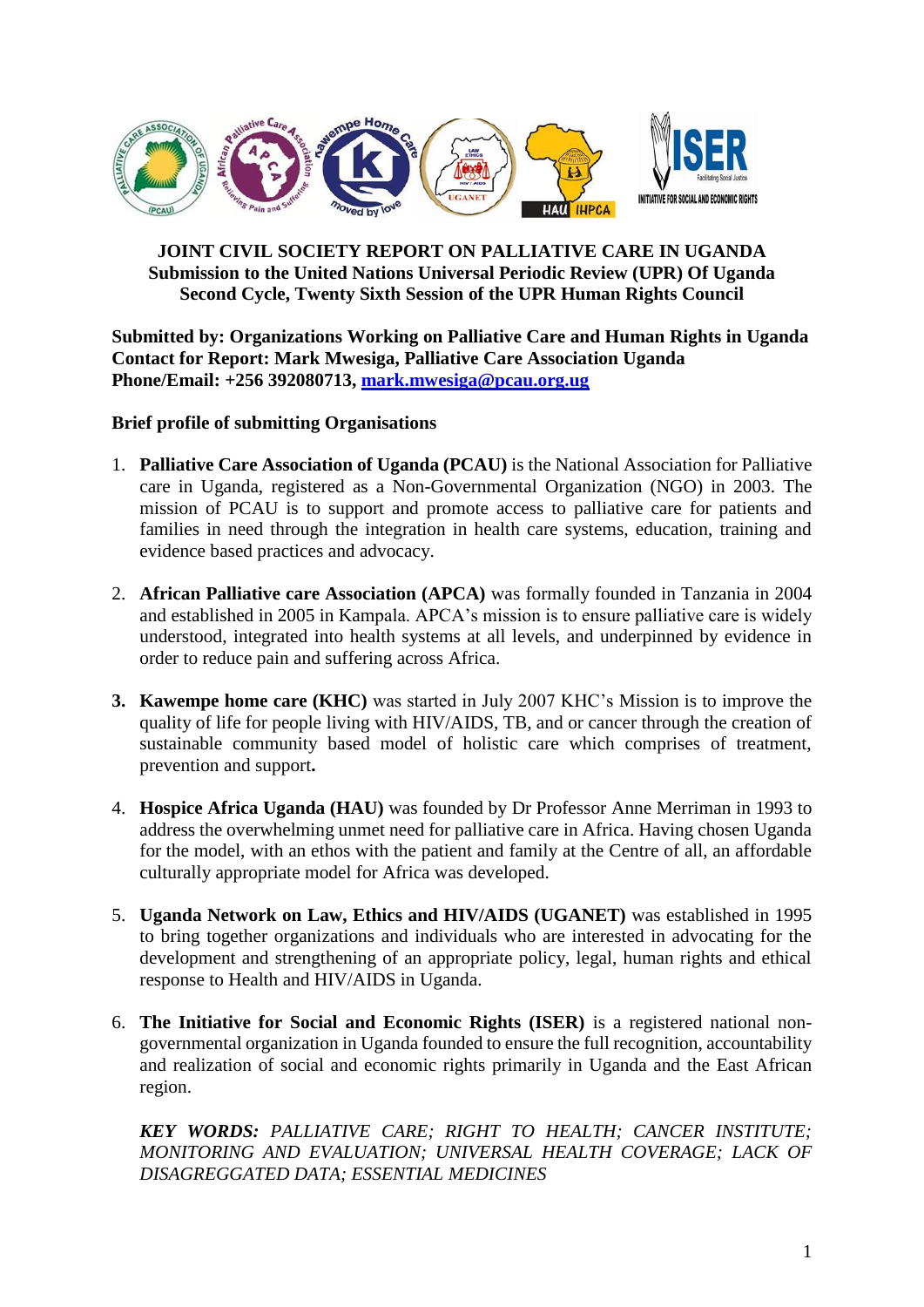#### **EXECUTIVE SUMMARY**

- 1. This report discusses the realization of the right to palliative care in Uganda, highlighting key challenges faced in accessing palliative care. It makes recommendations on how to strengthen access to palliative care so as to fully realise the right to health.
- 2. Palliative care is an approach that improves the quality of life of patients (adults and children) and their families who are facing problems associated with life-threatening illness. It prevents and relieves suffering through the early identification, correct assessment and treatment of pain and other problems, whether physical, psychosocial or spiritual.<sup>1</sup> Palliative care is required for a wide range of diseases for adults<sup>2</sup> and children.<sup>3</sup>
- *3.* The government of Uganda through the Ministry of Health and civil society working in the area of palliative care have realised key milestones in the provision of palliative care in the country. Uganda was ranked the best in Africa. 4 In the October 2015 Quality of Death Index published by the Economist Intelligence Unit, Uganda was second in Africa and 35<sup>th</sup> globally out of the 80 countries studied.
- *4.* Despite these milestones, there are 300,000 people in Uganda that need palliative care and only 10% of them can access it. This figure does not take into account the needs of families where the lack of palliative care leads to exacerbation of poverty, social stigma, and family breakdown.<sup>5</sup> Only 4.8% of hospitals offer palliative care services.<sup>6</sup> Palliative care provision is even more limited in private health facilities. None of the 29 private hospitals in Kampala district has a palliative care unit or team constituted, and they tend to rely on referrals to Hospices. Moreover, the palliative care services provided are predominantly medical and the provision of psychosocial or spiritual care is often unavailable yet effective palliative care requires a holistic approach.
- *5.* The limited provision of palliative care is the result of: an inadequate legal and policy framework to provide strategic planning resulting in a fragmented approach to service delivery; lack of monitoring and evaluation; limited training of palliative care providers; and the lack of essential drugs. 7

## **METHODOLOGY**

1

6. This report was developed after consultation with civil society organisations in Uganda working on palliative care and the right to health. A meeting was convened by Palliative

<sup>1</sup> Definition of Palliative Care by the World Health Organization (WHO) http://www.who.int/mediacentre/factsheets/fs402/en/

<sup>&</sup>lt;sup>2</sup> The majority of adults in need of palliative care have chronic diseases such as cardiovascular diseases (38.5%), cancer (34%), chronic respiratory diseases (10.3%), AIDS (5.7%) and diabetes (4.6%).

 $3$  Children, particularly those born with congenital abnormalities and others who suffer from childhood cancers, HIV/ AIDS and several other illnesses, also need palliative care.

<sup>4</sup> WHO/WHPCA Global Palliative Care Atlas Jan 2014

<sup>5</sup> Draft National Palliative Care Policy – Uganda.

 $6$  Health Sector Development Plan 2015/16-2019/20 at p.40.

<sup>7</sup> 2014 The HIV/AIDs Uganda Country Progress Report 2014 p.49, Uganda AIDS Commission (UAC).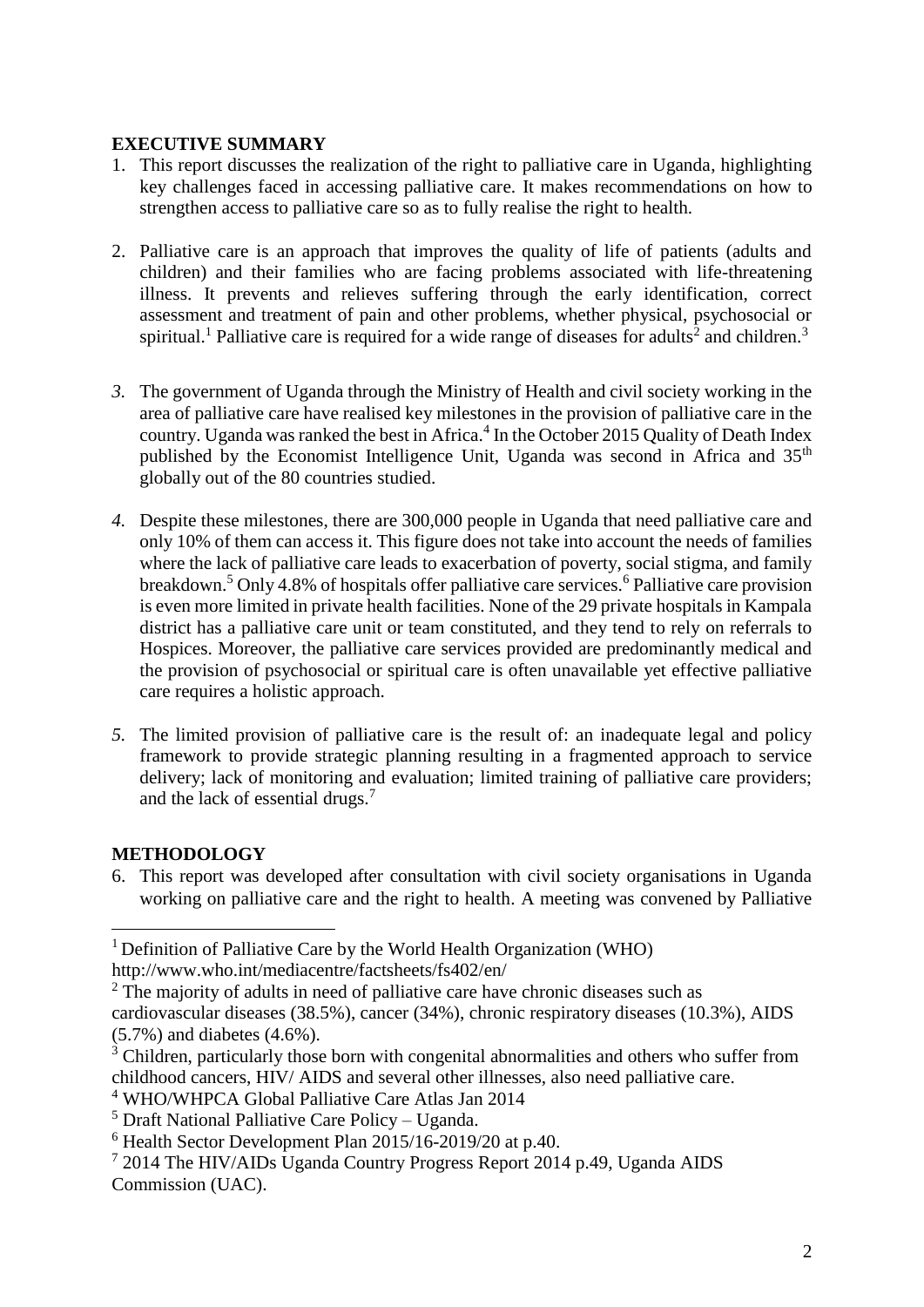Care Association Uganda, the Africa Palliative Care Association and the Initiative for Social Economic Rights (ISER), bringing together palliative care practioners to discuss key challenges faced in realising access to palliative care in Uganda and to identify emerging issues to include in report. The report was validated by civil society working on palliative care.

# **NORMATIVE FRAMEWORK**

1

7. Uganda has ratified a wide range of international and regional human rights treaties related to the enjoyment of the highest attainable standard of physical and mental health ('right to health'). <sup>8</sup> Palliative care is fundamental to realising the right to health and the rights of the child and denial of it can result in cruel and degrading treatment. The United Nations (UN) Committee on Economic, Social and Cultural Rights asserted that "States are under the obligation to respect the right to health by, inter alia, refraining from denying or limiting equal access for all persons…. to preventive, curative and palliative health services."<sup>9</sup> The UN Committee on Economic, Social and Cultural Rights has affirmed the importance of "attention and care for chronically and terminally ill persons, sparing them avoidable pain and enabling them to die with dignity."<sup>10</sup> The UN Committee on the Rights of the Child has stated that access to pediatric palliative care is a human right.<sup>11</sup> Both the UN Special Rapporteurs on Health and Torture have explained, "[t]he failure to ensure access to controlled medicines for the relief of pain and suffering threatens fundamental rights to health and to protection against cruel, inhuman and degrading treatment."<sup>12</sup> The government of Uganda through the line Ministry of Health acknowledges Palliative Care in key health sector policies like the Health Sector Development Plan 2015/16-2019/20, the HIV/AIDS strategic plan and the Health Sector HIV Comprehensive Communication Strategy.

#### **ACHIEVEMENTS, BEST PRACTICES, CHALLENGES AND RECOMMENDATIONS**

[http://www.who.int/hhr/news/hhr\\_factsheet\\_uganda.pdf](http://www.who.int/hhr/news/hhr_factsheet_uganda.pdf) Accessed February 2016

<sup>10</sup> Committee on Economic, Social and Cultural Rights, General Comment 14, para. 25.

<sup>8</sup> WHO Factsheet on Health & Human Rights in Uganda

 $9$  UN Committee on Economic, Social and Cultural Rights, General Comment No. 14, E/C.12/2000/4, para. 34 (Aug. 11, 2000)

<sup>&</sup>lt;sup>11</sup> UN Committee on the Rights of the Child, General Comment No.15, The right of the child to the enjoyment of the highest attainable standard of health, CRC/C/GC/15, April 17, 2013, [http://tbinternet.ohchr.](http://tbinternet.ohchr/)

org/\_layouts/treatybodyexternal/TBSearch.aspx?Lang=en&TreatyID=5&DocTypeID=11, para. 25.

<sup>&</sup>lt;sup>12</sup> Nowak M and Grover A, Special Rapporteur on Torture and Special Rapporteur on the right to the highest attainable standard of health, Letter to Her Excellency Ms. Selma Ashipala-Musavyi, Chairperson of the 52nd Session of the Commission on Narcotic Drugs, December 10, 2008, p.

<sup>4</sup>www.hrw.org/sites/default/files/related\_material/12.10.2008%20Letter%20to%20CND%20 fromSpecial%20Rapporteurs.pdf.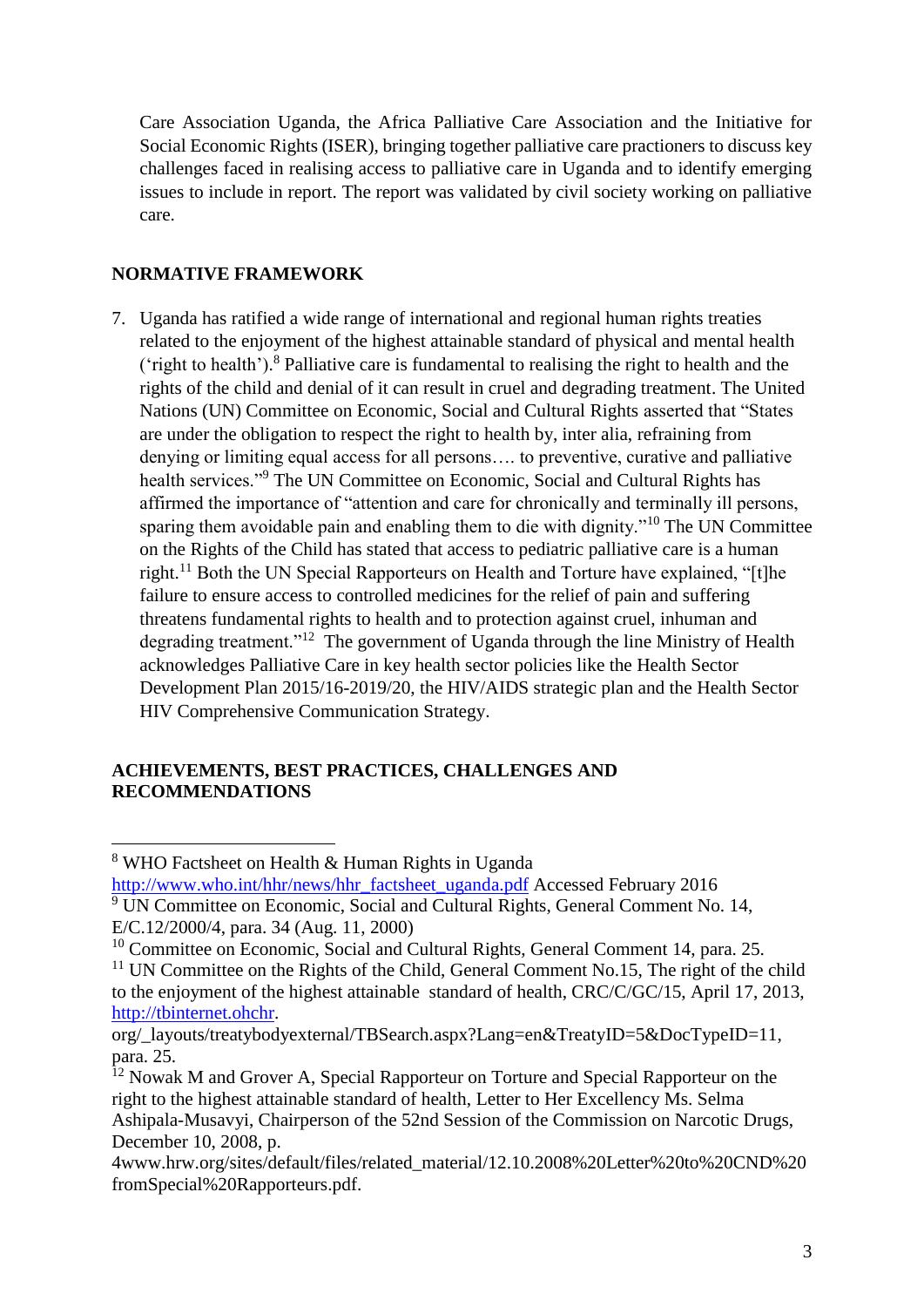# **I. INADEQUATE LEGAL AND POLICY FRAMEWORK**

# **A. The Lack of A Policy to Guide Palliative Care Results in A Fragmented Approach to Palliative Care**

- 8. The inadequate provision and access to palliative care reflects the lack of a national policy on palliative care to guide the development and sustainability of palliative care service delivery and to provide the framework for the integration of palliative care services into the health care system. The absence of the policy has contributed to a fragmented approach to palliative care service delivery<sup>[2]</sup> with over 80% of all Palliative Care Services offered in urban areas leaving out people in families in rural areas who are in need.
- 9. The Ministry of Health in partnership with civil society organisations working on palliative care has drafted a National Palliative Care Policy however the policy has stagnated at the Ministry of Health for more than twelve months. Fast tracking the National Palliative Care Policy would go a long way in strengthening palliative care by guiding and streamlining the planning, budgeting, implementation and evaluation of palliative care services in the country.
- *10. Recommendation: The Government should fast track the development and approval of the National Palliative Care Policy.*

## **B. Lack of explicit mention of Statutory instrument Number 24: The National Drug Authority (Prescription and Supply of Certain Narcotic Analgesic Drugs) Regulations, 2004 Hinders Access to Essential Medicines.**

- 11. In recognition that Nurses form the backbone of Health Care workers in Uganda [3], the high doctor to patient ratio and with the minimal numbers of doctors with palliative care knowledge in 2004, government issued an instrument authorizing qualified Nurses and Clinical Officers to prescribe and supply the narcotic analgesic Drugs specified in the Schedule (Morphine). However, in 2015, Uganda passed the Narcotic Drugs and Psychotropic Substances (Control) Act which does not explicitly reaffirm the statutory instrument number 24 of 2014.
- *12. Recommendation: While drawing regulations for the new Act, the government should recognize the use of narcotics for medical purposeS and reaffirm statutory instrument Number 24 of 2015.*

## **C. Failure to Implement World Health Assembly Resolution Detrimentally Affects Integration of Palliative Care Services At All Levels Within Healthcare System**

13. Uganda is a signatory to the World Health Assembly resolution of May 2014 which requires all governments to integrate Palliative Care into its health systems at all levels in order to honor the rights of citizens to quality palliative care. This involves ensuring the service at all levels from grassroots in the community to the regional and national hospitals, increasing budgetary allocations, capacity building and ensuring adequate trained human

1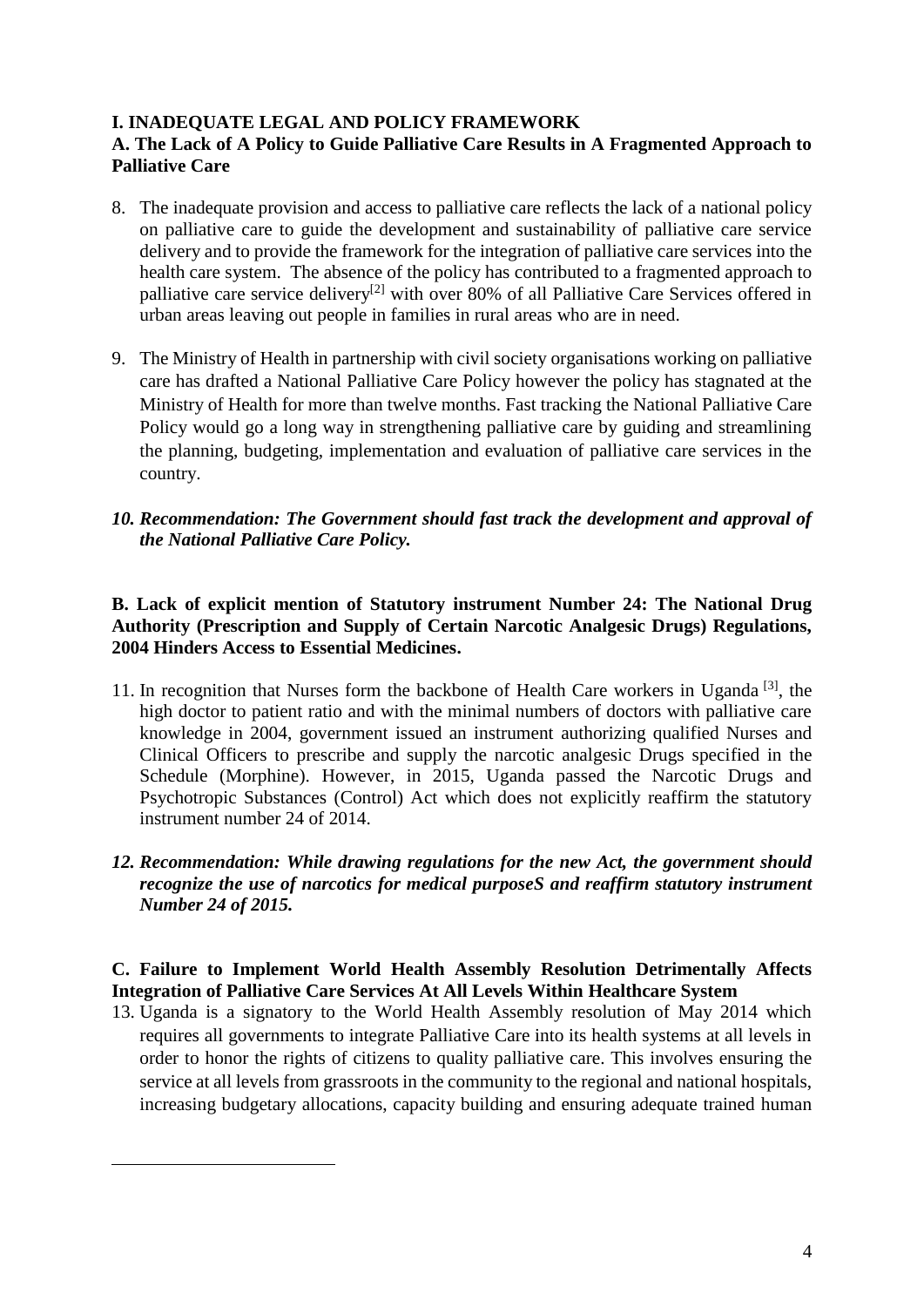resources and that essential medications are universally available.<sup>13</sup> However, the WHA resolution has not been implemented nor have any steps been taken to put in place guidelines for its implementation.

14. *Recommendation: The Government should put in place practical steps and guidelines for the implementation of the 2014 World Health Assembly Resolution on the strengthening of palliative care as a component of integrated service at all levels within the continuum of care in order to make progress towards honoring the human rights of palliative care patients who are exceptionally vulnerable.*

#### **II. CHALLENGES WITH SERVICE DELIVERY A. Lack of Monitoring and Evaluation of the Provision of Palliative Care Services Affects the Quality of Services Provided**

- **15.** Monitoring and evaluation of services provided is essential for maintaining standards of service delivery. The Ministry of Health has worked with the Palliative Care Association of Uganda (PCAU) to accredit a total of 208 health facilities, of which 49 are private, to stock oral morphine. Before accreditation, facilities have to fulfil requirements including having at minimum: an eligible morphine prescriber; safe storage facilities including a lockable cupboard; and supportive administration at the facility**.** Despite this progress, less than 50% of health centers in the Country are accredited to offer palliative care services. Morphine is distributed to Public health facilities by a government entity, the National Medical Stores (NMS), and to Private facilities by the Joint Medical Stores (JMS). Whereas this Public Private Partnership (PPP) extends oral liquid Morphine to patients free of charge, there are various challenges facing the morphine supply chain. Such challenges stems from the lack of knowledge about the availability and use of morphine among a cross section of health workers, pharmacists and the public.
- *16. Recommendation: The Government should establish a palliative care country team headed by the Ministry of tasked with ensuring the monitoring and evaluation of the Morphine Supply Chain.*

## **B. Inadequate Training of Palliative Care Providers Results in Limited Access to Palliative Care**

17. There is need to invest, retain, recruit and train palliative care service providers at all levels. Palliative has been integrated in the medical and nursing curricula of some schools in Uganda and it is examinable. A number of health professionals have therefore been introduced to the basic concepts of palliative care through introductory certificate courses run by civil society organisations like Hospice Africa Uganda, Mildmay Uganda and the Palliative Care Association of Uganda (PCAU). However, not all health teaching institutions have courses on palliative care due to the lack of trained tutors and lecturers.<sup>14</sup> To ensure a sustainable supply of palliative care practitioners, there is need for inclusion of

<u>.</u>

<sup>13</sup> Sixty Seventh World Health Assembly, *Strengthening Of Palliative Care As A Component Of Comprehensive Care Throughout The Life Course,* Resolution WHA 67.19. (24 May 2014): [http://apps.who.int/gb/ebwha/pdf\\_files/WHA67/A67\\_R19-en.pdf](http://apps.who.int/gb/ebwha/pdf_files/WHA67/A67_R19-en.pdf)

<sup>14</sup> Draft National Palliative Care Policy – Uganda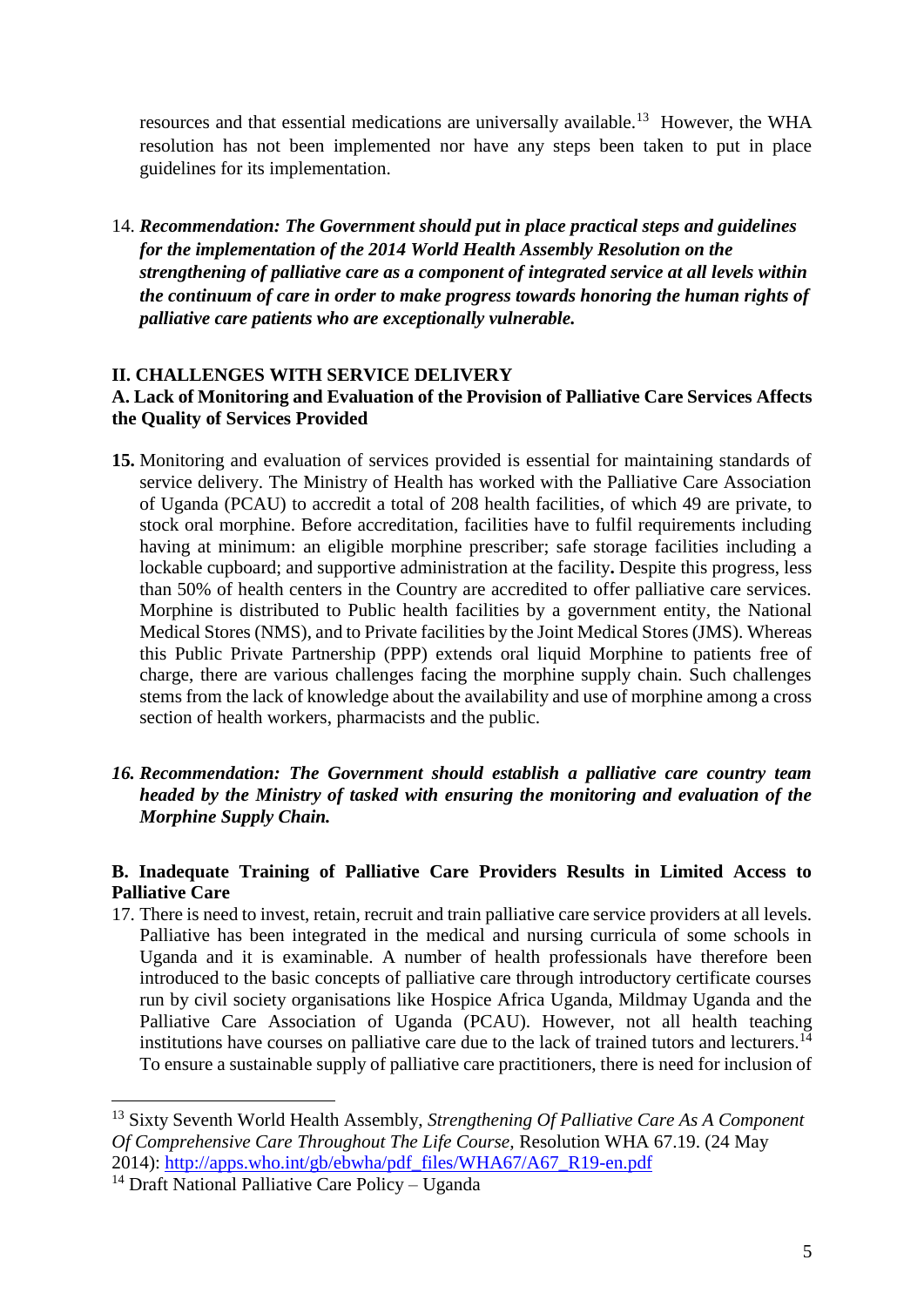palliative care in the curriculum of training schools for medical, nursing and clinical officers. Pre-service training in-service training in palliative care should also be emphasized.

- 18. Moreover, while the government has accredited and recognizes the training in palliative care at diploma and degree level, the recruitment and employment structure does not recognize palliative care practitioners as specialists. Palliative care specialists are often transferred from accredited facilities to other facilities where palliative care is not offered thereby not utilizing their skills which curtails there motivation to further their education and training.
- *19. Recommendation: The Government should invest in human resources for palliative care by training palliative care providers at all levels and the Health Service Commission should recognize palliative care as a medical, nursing and allied health workers specialty.*

## **C. Lack of Disaggregated Data on Palliative Care Which Is Needed for Decision Making and Resource Allocation**

- 20. During Uganda's UPR in 2011, Uganda received a recommendation to take steps to ensure that well functioning health information systems are in place which combine disaggregated data from facilities, administrative sources and surveys, to enable effective monitoring of progress. The government has taken commendable steps to develop data collection tools for palliative care. In the 2011 review of the Health Management Information System (HMIS), national indicators for palliative care were included to guide the monitoring and evaluation of services. A palliative care data collection tool has also been developed based on the key priority and evaluation areas outlined in the World Health Assembly Resolution of May 2014.<sup>15</sup> However, there is no readily available data on the provision of palliative care nor on the number of people living with moderate or severe pain. Yet disaggregated data is essential to guide decision-making, programme development and resource allocation for palliative care services.
- *21. Recommendation: The Government should strengthen Health Information Systems to generate, collect and disaggregate data on palliative care and morphine use, and distribute to stakeholders for proper decision making on Palliative Care.*

## **D. Inadequate Access to Essential Medicines**

22. Uganda has made progress in increasing access to essential medicines for palliative care. It was the first country in the world to amend statutory instruments to allow non-Physician to prescribe oral morphine for, the WHO medication of choice for moderate to severe pain. Through a public-private partnership mechanism between the Government of Uganda and Hospice Africa Uganda, oral morphine is locally reconstituted and distributed through the existing medicines distribution system for free. Despite this the essential medicines that accompany Morphine to erase side effects are not provided free in all public and private facilities caring for palliative care patients.

<sup>1</sup>  $15$  Ibid.